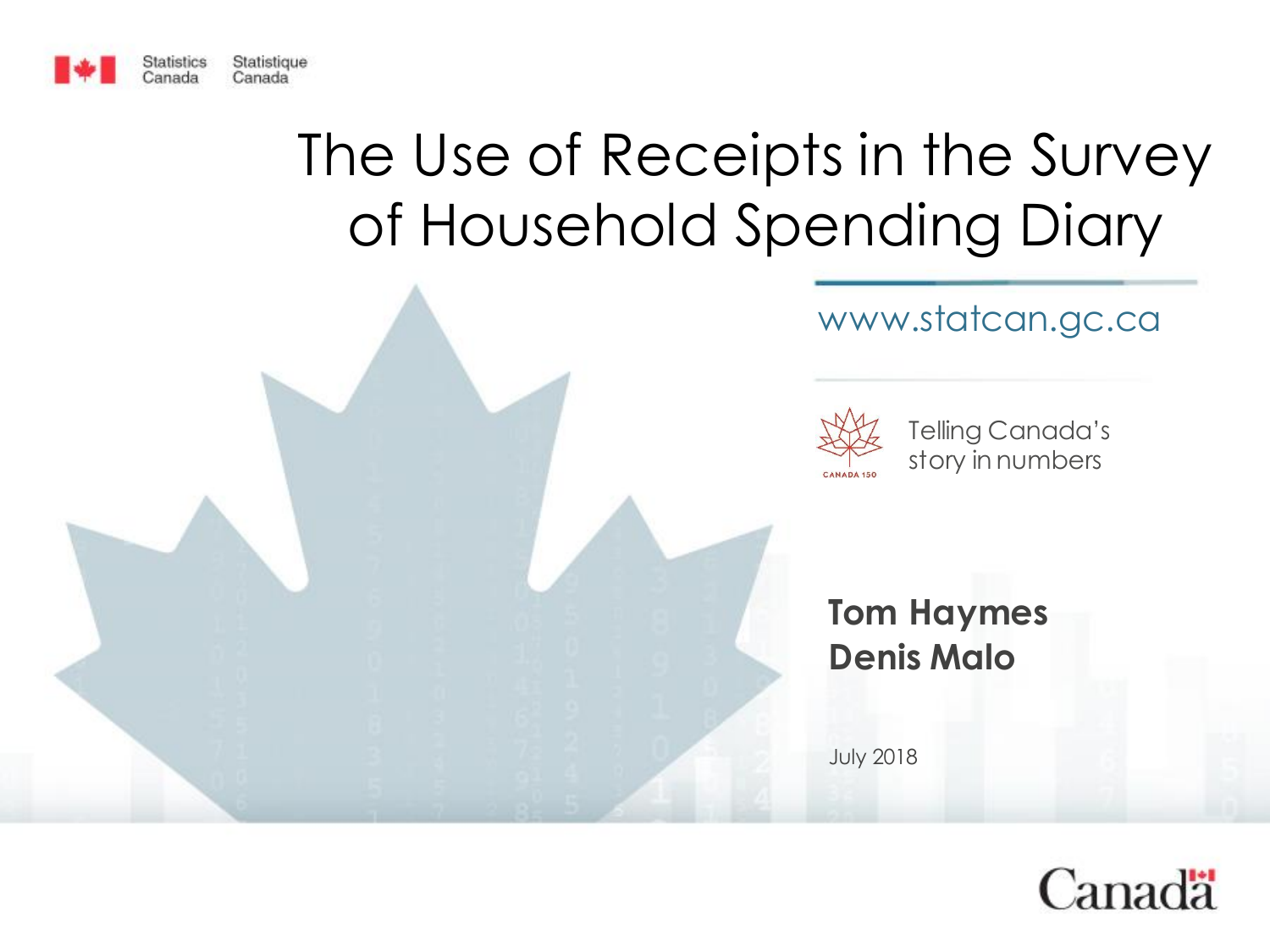



# **The Survey of Household Spending**

- Annual, voluntary survey of approximately 17,500 households
- Redesigned in 2010
- Collects information on household expenditure using both a personal interview and an expenditure diary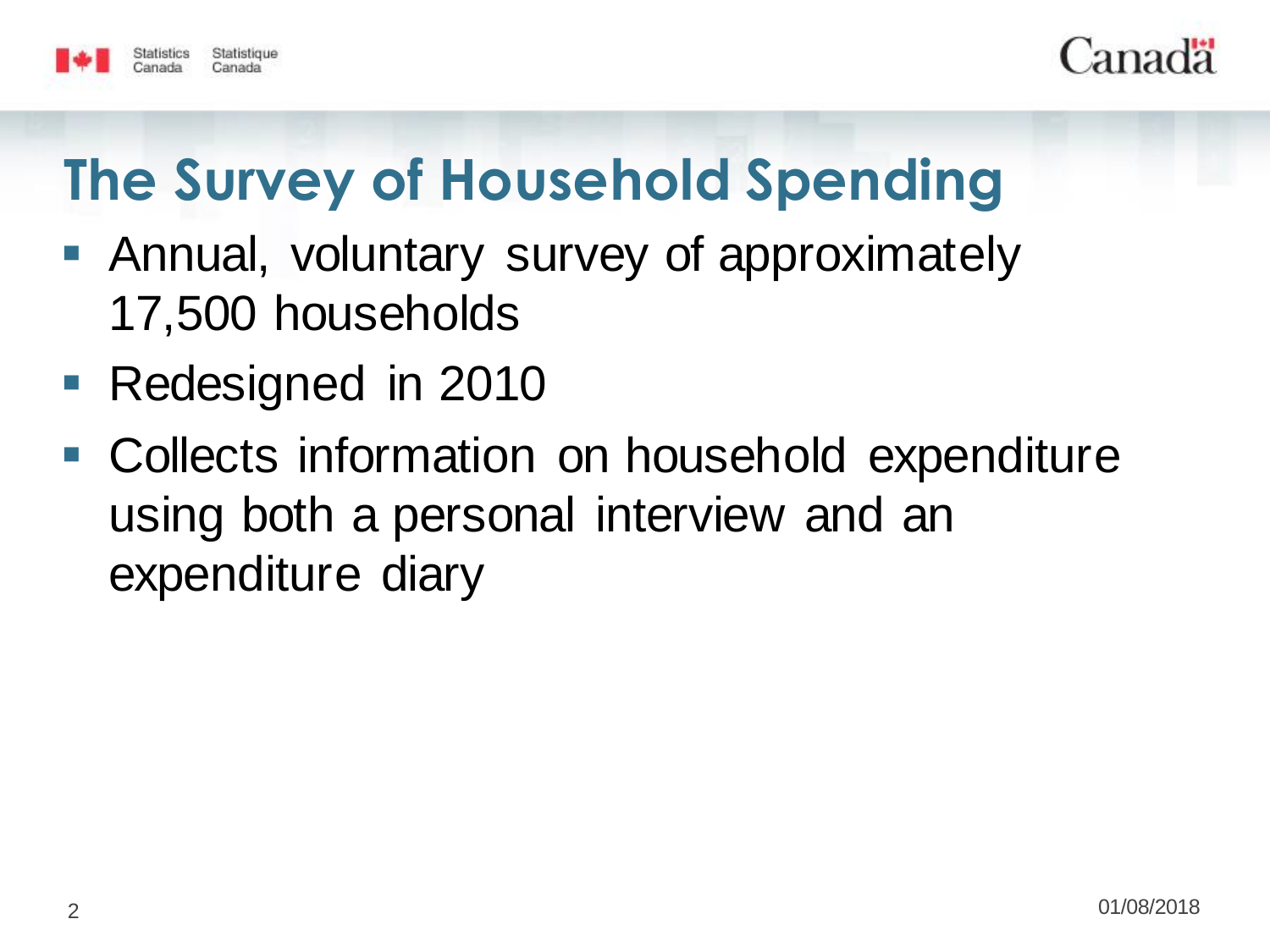

#### Statistique

# **The Survey of Household Spending**

- **Personal Interview** 
	- CAPI
	- Collects common or major expenses (rent, utilities, furniture, etc.)  $\rightarrow$  about 70% of household consumption
	- Varying recall periods dependent on frequency of expense (12 month, 3 month, 1 month or last payment)
	- Approximately an hour in length
	- 65% interview response rate (2016)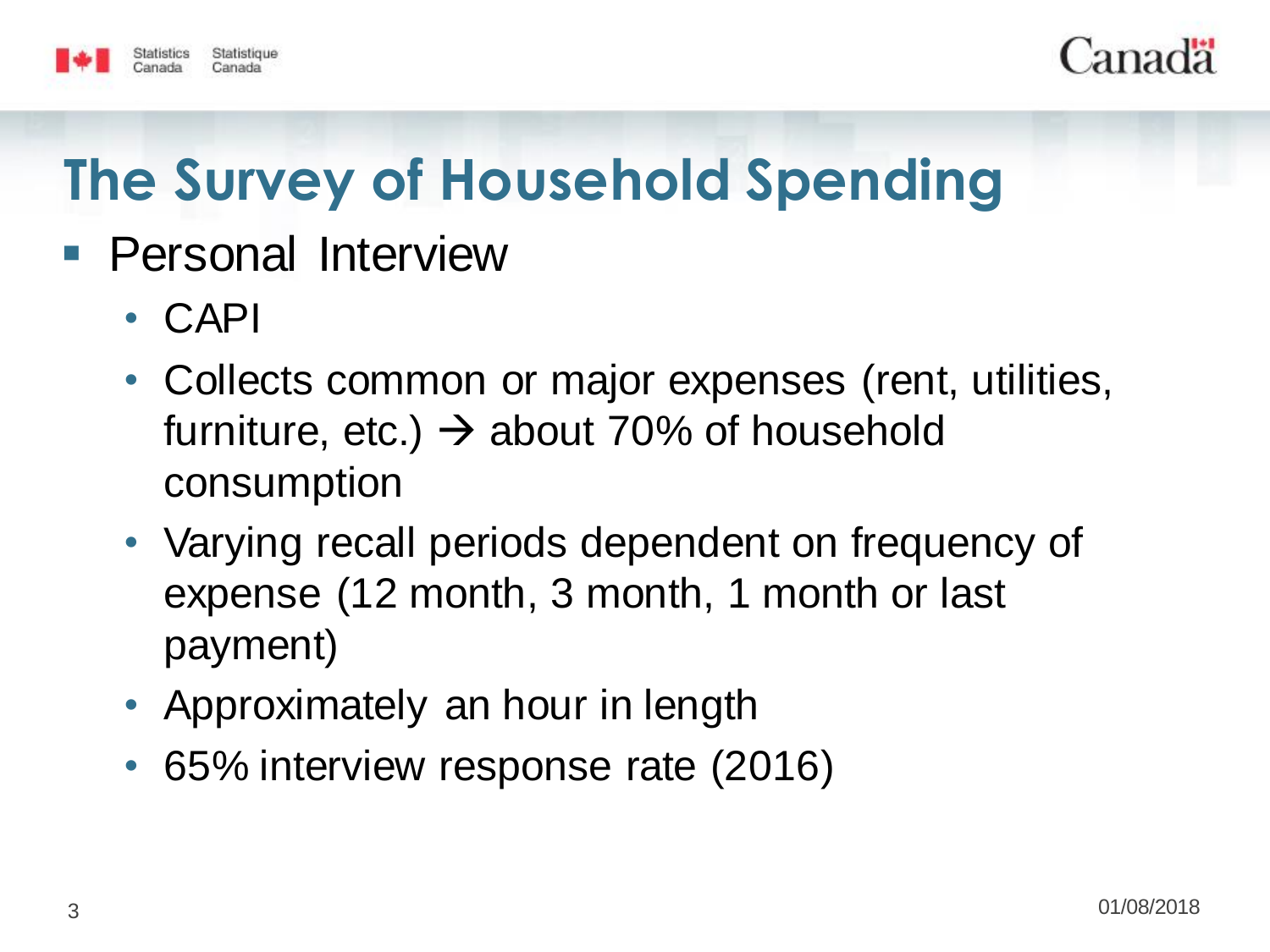



# **The Survey of Household Spending**

### **Expenditure Diary**

- 50% subsample of original interview sample
- Collects frequent expenditure and expenditure that would be difficult to recall during retrospective interview (food, gas, tobacco, alcohol, etc.)
- Approximately 30% of household consumption
	- Receipts account for 12% of total household consumption
- Two weeks in length
- One diary per household
- 43% overall diary response rate, 65% when including only interview respondents (2016)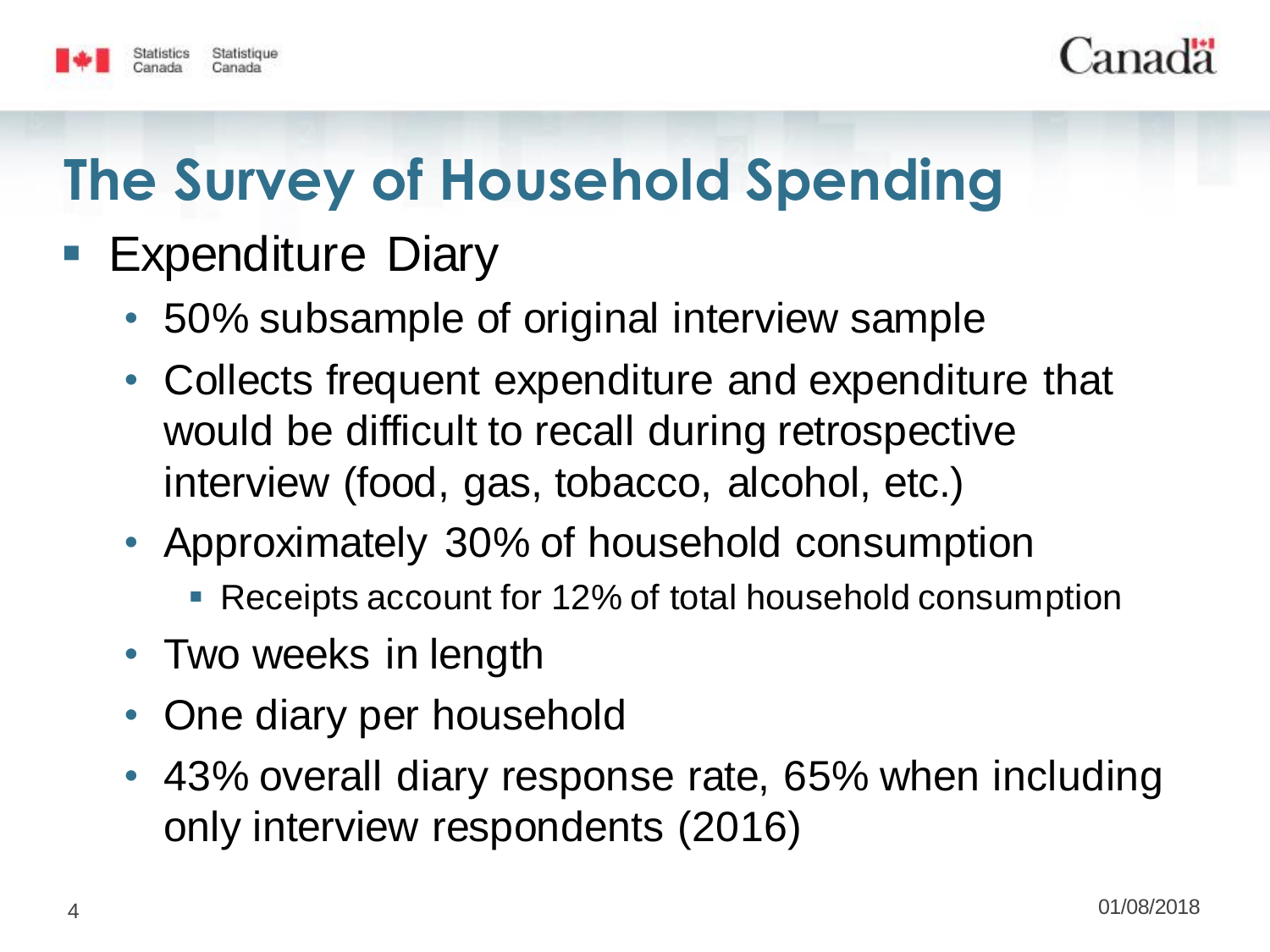



### **Collection, Scanning and Capture of the Receipts**

- Respondents can provide a combination of transcriptions and receipts
- Diary booklet and receipts are scanned into two separate files
- Booklet captured using OCR but receipts are currently captured manually from scanned image
	- Varying receipt formats initially prohibited auto capture, probably possible with recent technological advances
- Illegible (faded) receipts are rare  $\rightarrow$  flagged for imputation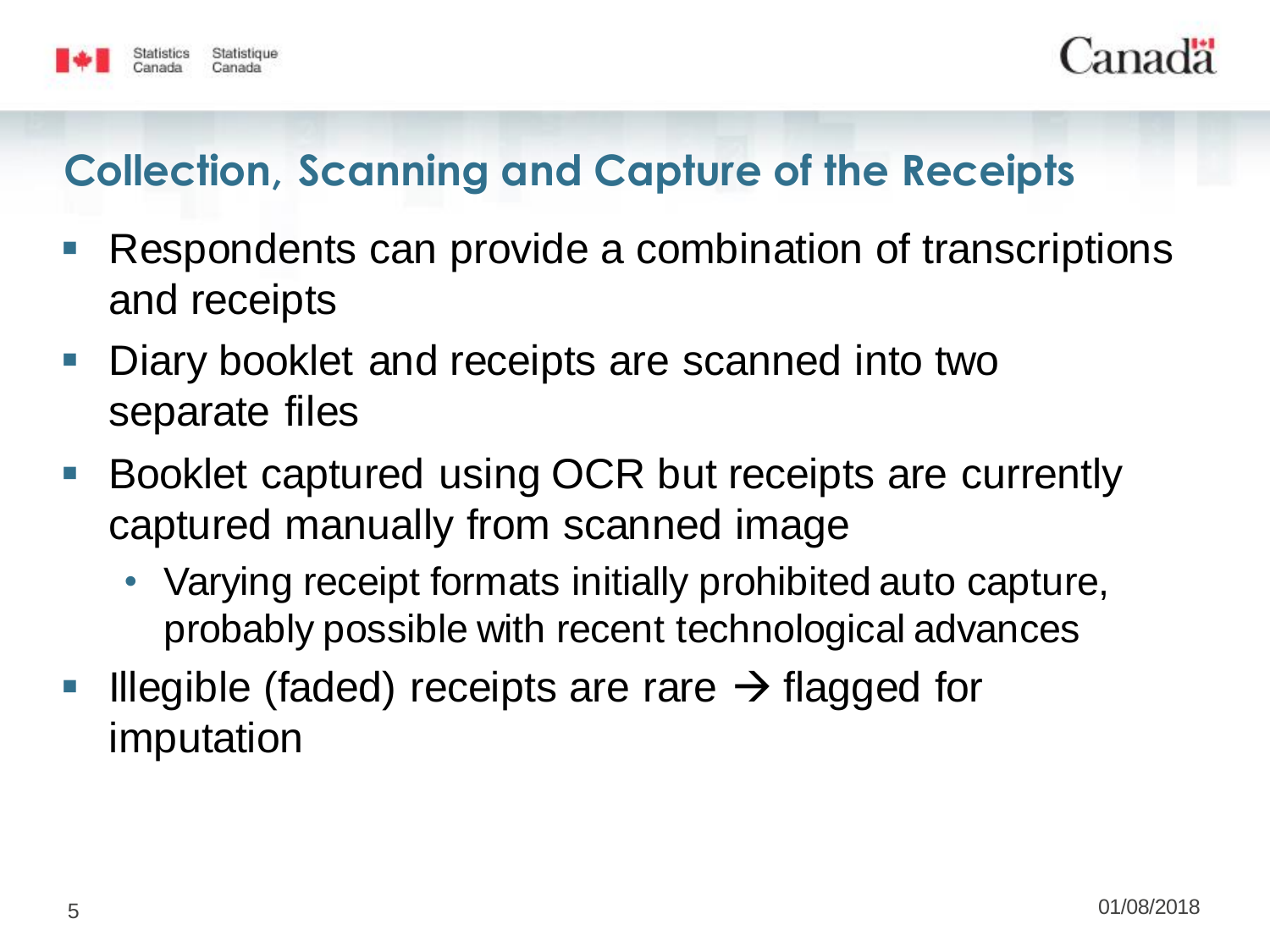



# **Capture of the Receipts**

- Prior to capture all receipts are manually reviewed to ensure:
- 1) Within diary reference period
- 2) Transaction was approved
- 3) No duplication
	- Within receipts (store receipt and debit slip)
	- Between receipts and transcriptions
		- **Respondents are specifically reminded to submit a** transcription or a receipt for each item, not both  $\rightarrow$  still, 30% of receipts correspond to a transcription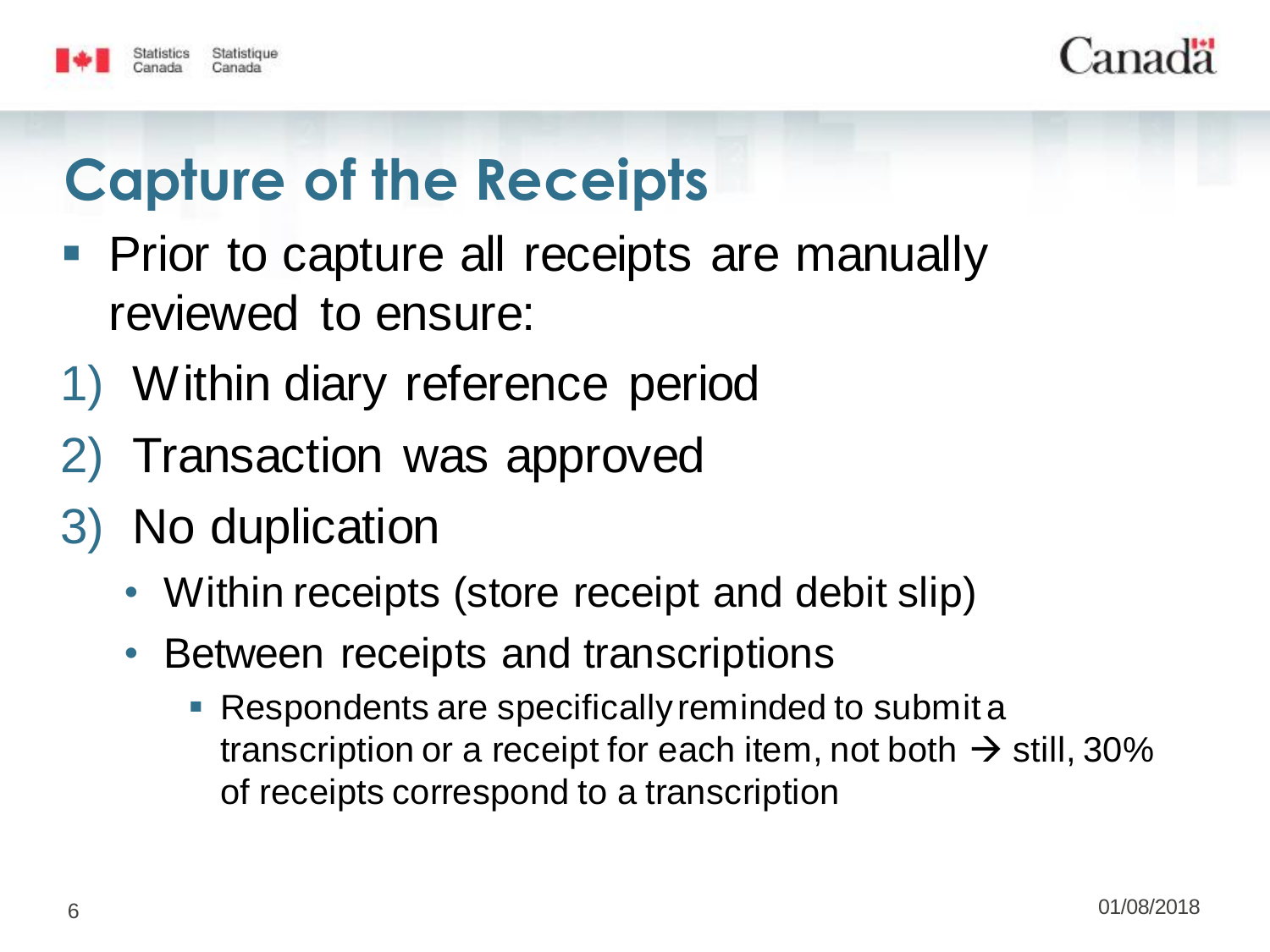



# **Coding of Diary Items**

- Coding assigns one of over 650 SHS codes to each item to classify the expenditure
- Automated process in place to match description to data dictionary containing common item descriptions with corresponding SHS code
	- Currently requires an exact match but method could be improved
	- Items not autocoded are coded manually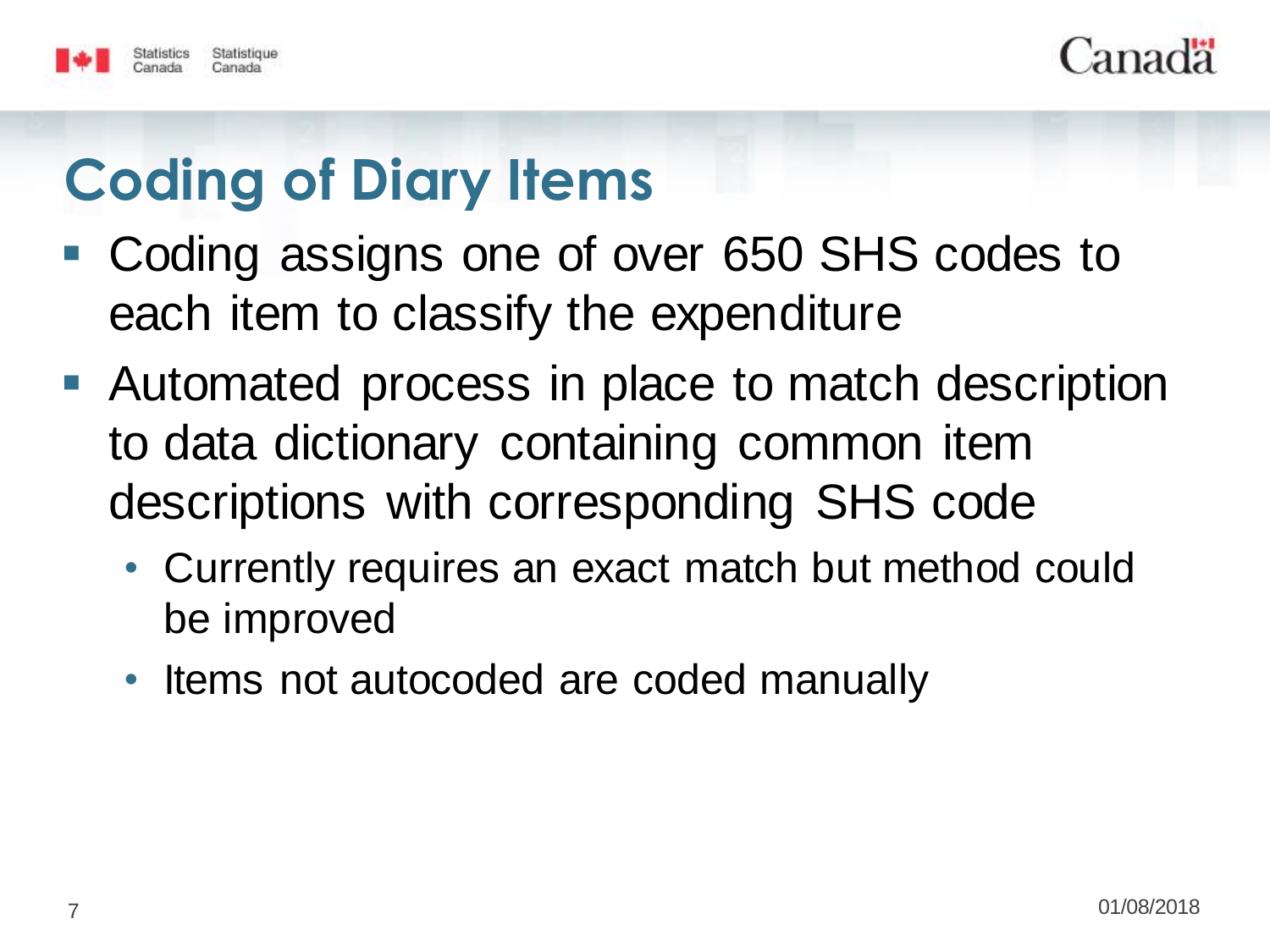



# **Coding of Diary Items**

- **Transcriptions have consistently autocoded** better than receipts
	- Steady 9%-10% difference since 2014
- **Likely due to exact match requirement** 
	- Receipts often contain more acronyms and abbreviations in the description
	- Receipts often include a brand name or volume/weight
- Room for improvement for both transcriptions and receipts, but especially receipts
	- Possible to close the gap?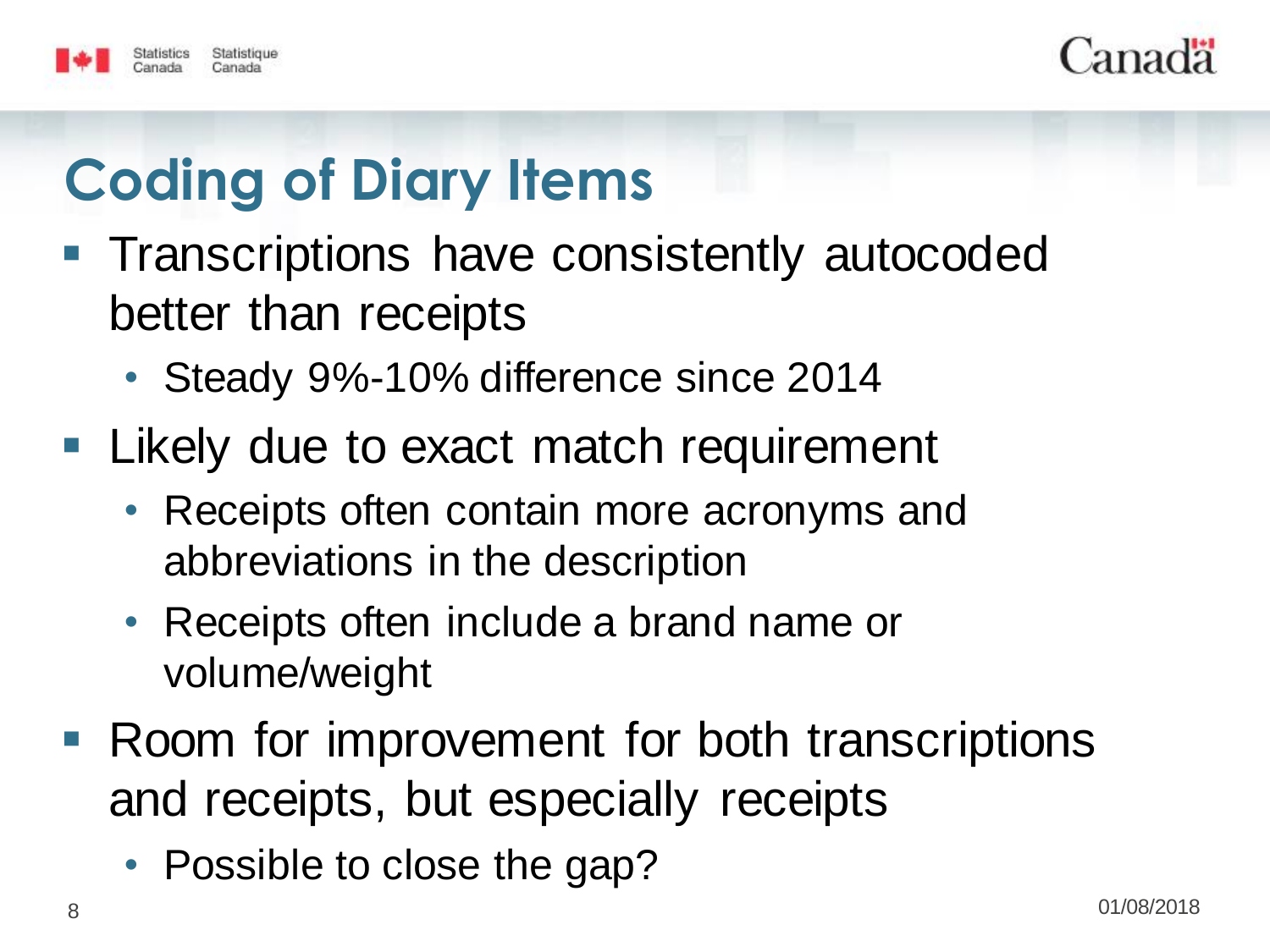



## **Respondent Reporting Profiles**

#### **Diary Respondent Type**

| <b>Respondent Type</b>             | <b>Diary</b><br>Count | <b>Diary</b><br><b>Percent</b> | Average<br><b>Expenditure</b> | Average<br><b>Diary Items</b> |
|------------------------------------|-----------------------|--------------------------------|-------------------------------|-------------------------------|
| <b>Receipts and Transcriptions</b> | 7185                  | 56.1%                          | \$646.81                      | 88.5                          |
| <b>Transcriptions Only</b>         | 4324                  | 33.7%                          | \$575.44                      | 61.7                          |
| <b>Receipts Only</b>               | 1227                  | 9.6%                           | \$469.60                      | 74.6                          |
| <b>Empty Diaries</b>               | 80                    | 0.6%                           | \$0.00                        | 0.0                           |
| <b>Total</b>                       | 12816                 | 100.0%                         | \$601.73                      | 77.6                          |

Source: SHS 2013 – 2015 post imputation

 Respondents that provide both receipts and transcriptions exhibit the most expenditure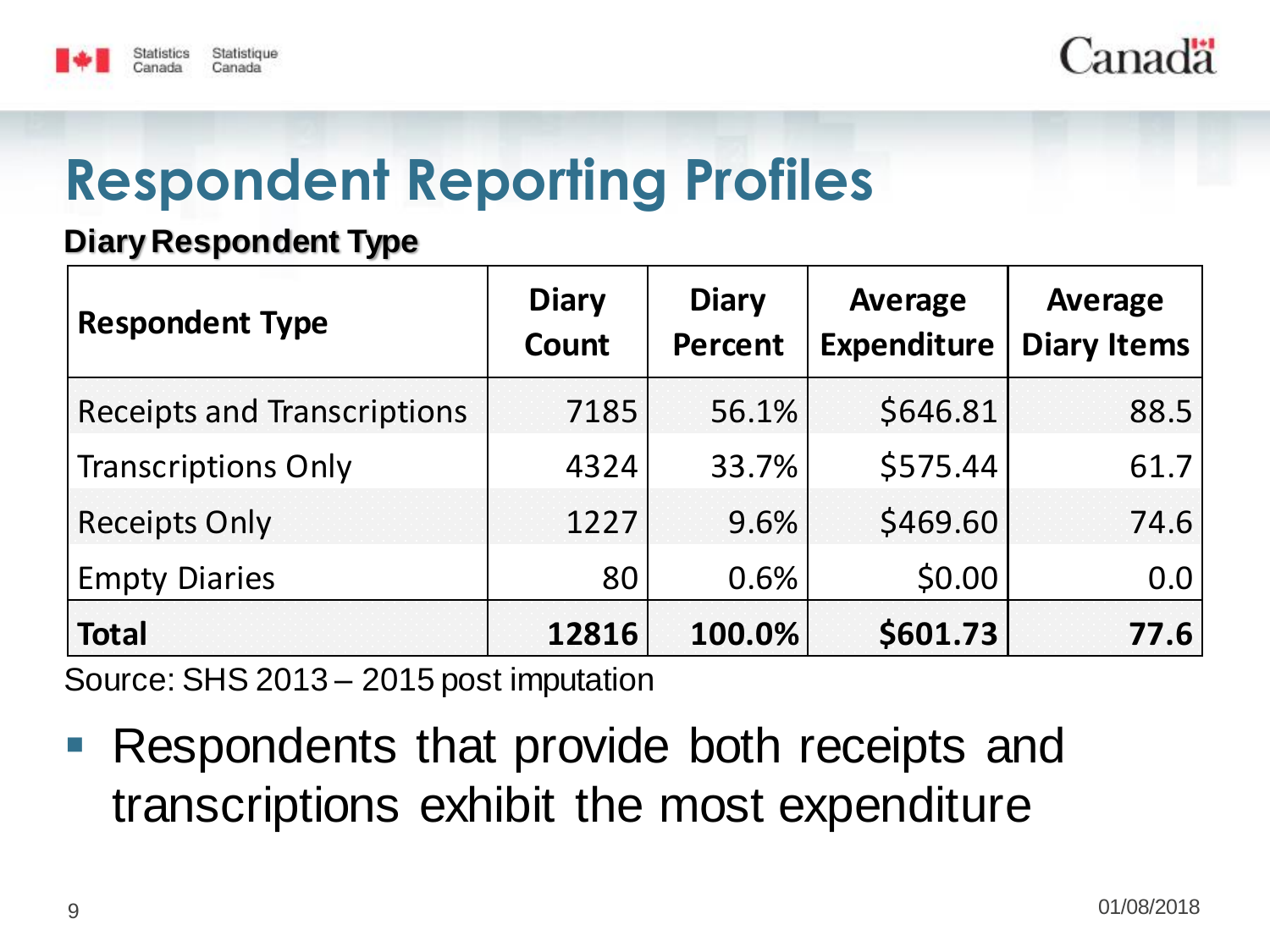



#### **Diary Reporting Mode**

| <b>Reporting Mode</b> | <b>Items</b> |        | <b>Expenditure</b> |          |
|-----------------------|--------------|--------|--------------------|----------|
| Transcription         | 391,889      | 42.8%  | \$4,622,402        | $60.0\%$ |
| Receipt               | 522,896      | 57.2%  | \$3,087,588        | $40.0\%$ |
| <b>Total</b>          | 914,785      | 100.0% | \$7,709,990        | 100.0%   |

- Opposite splits for items and expenditure suggest respondents prefer to use receipts when there are a large number of smaller priced items
	- i.e. groceries (59% receipt expenditure) vs gasoline (24% receipt expenditure)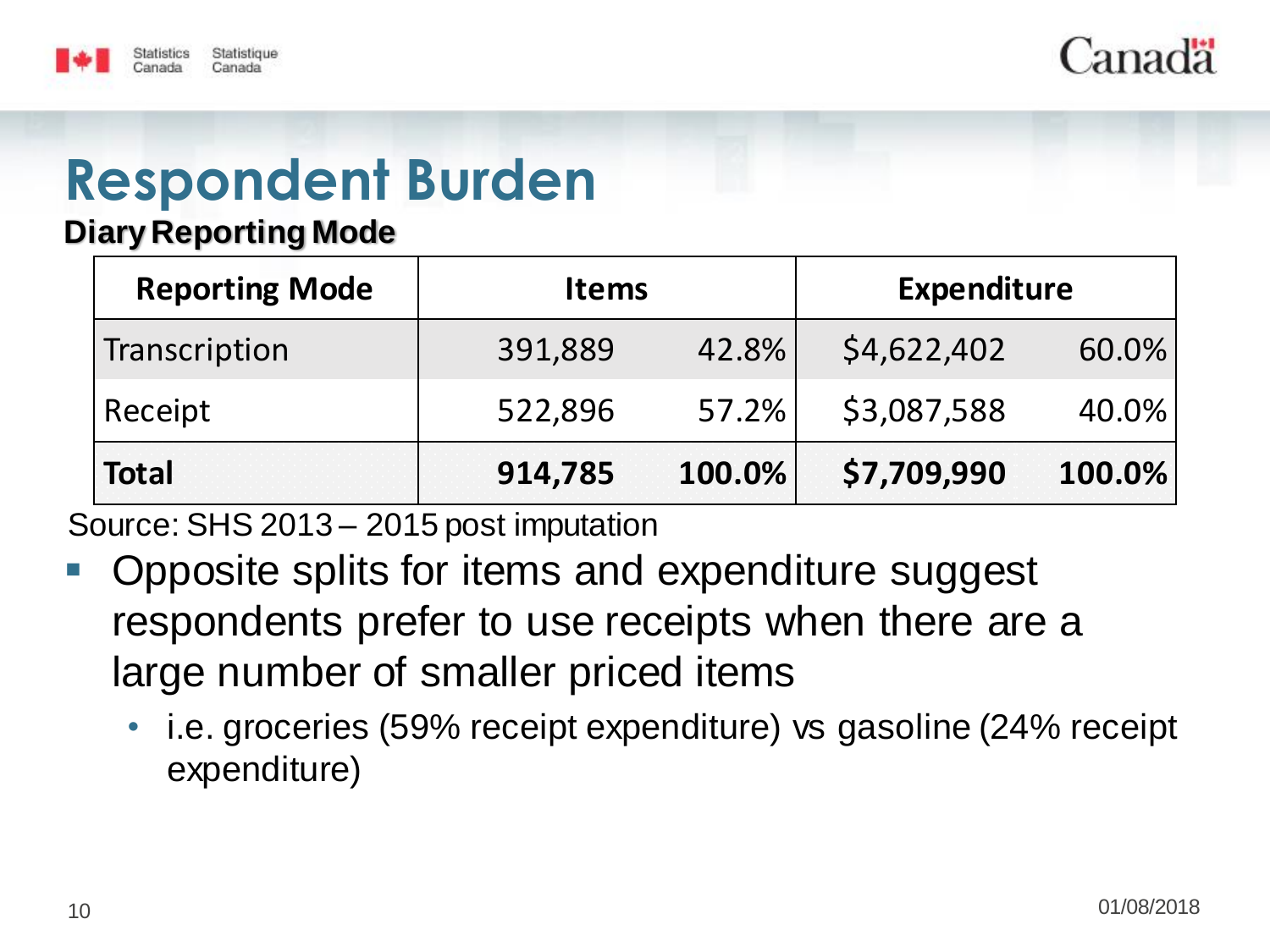



Response Fatigue by Reporting Mode

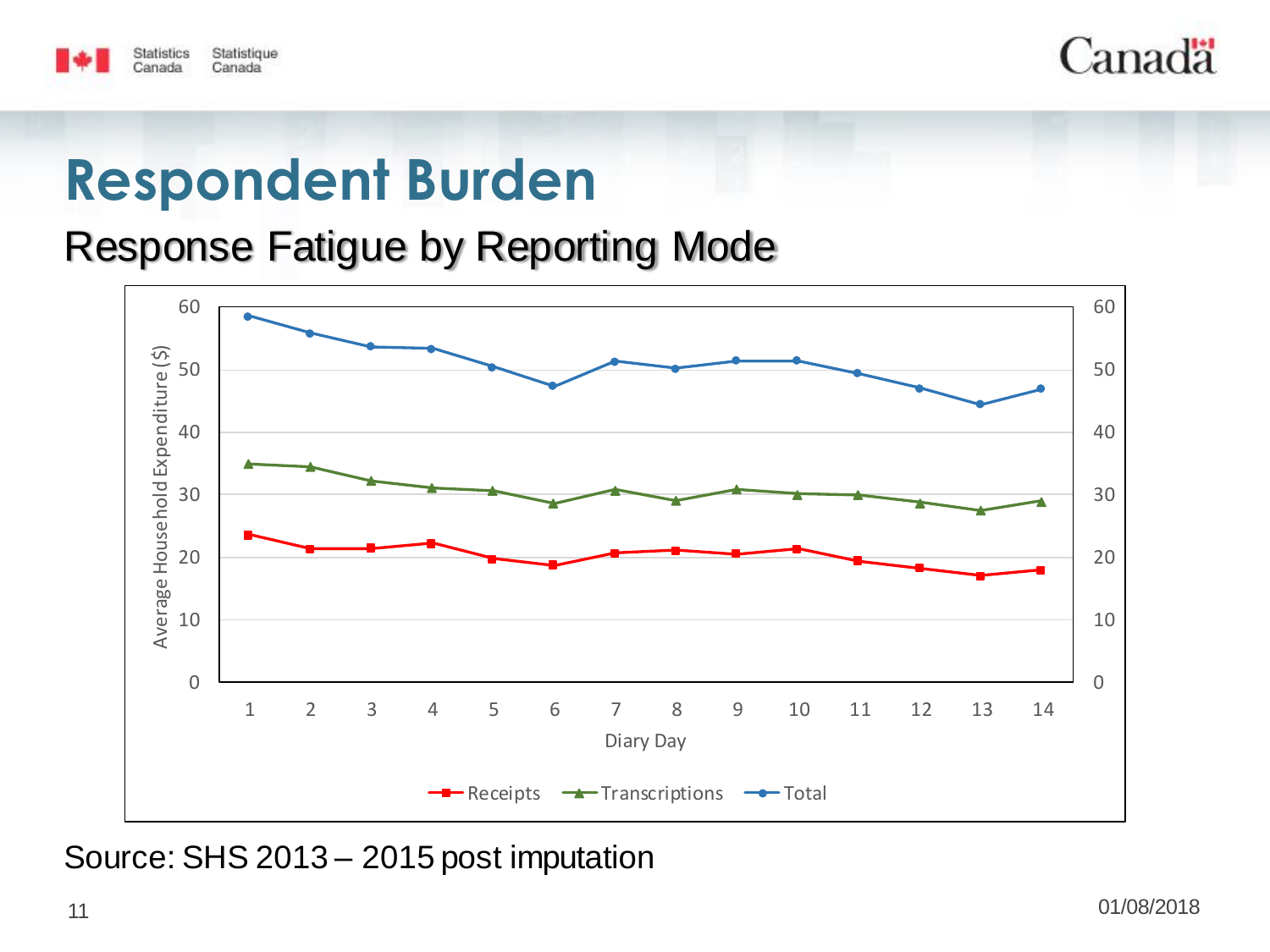



Response Fatigue by Respondent Type

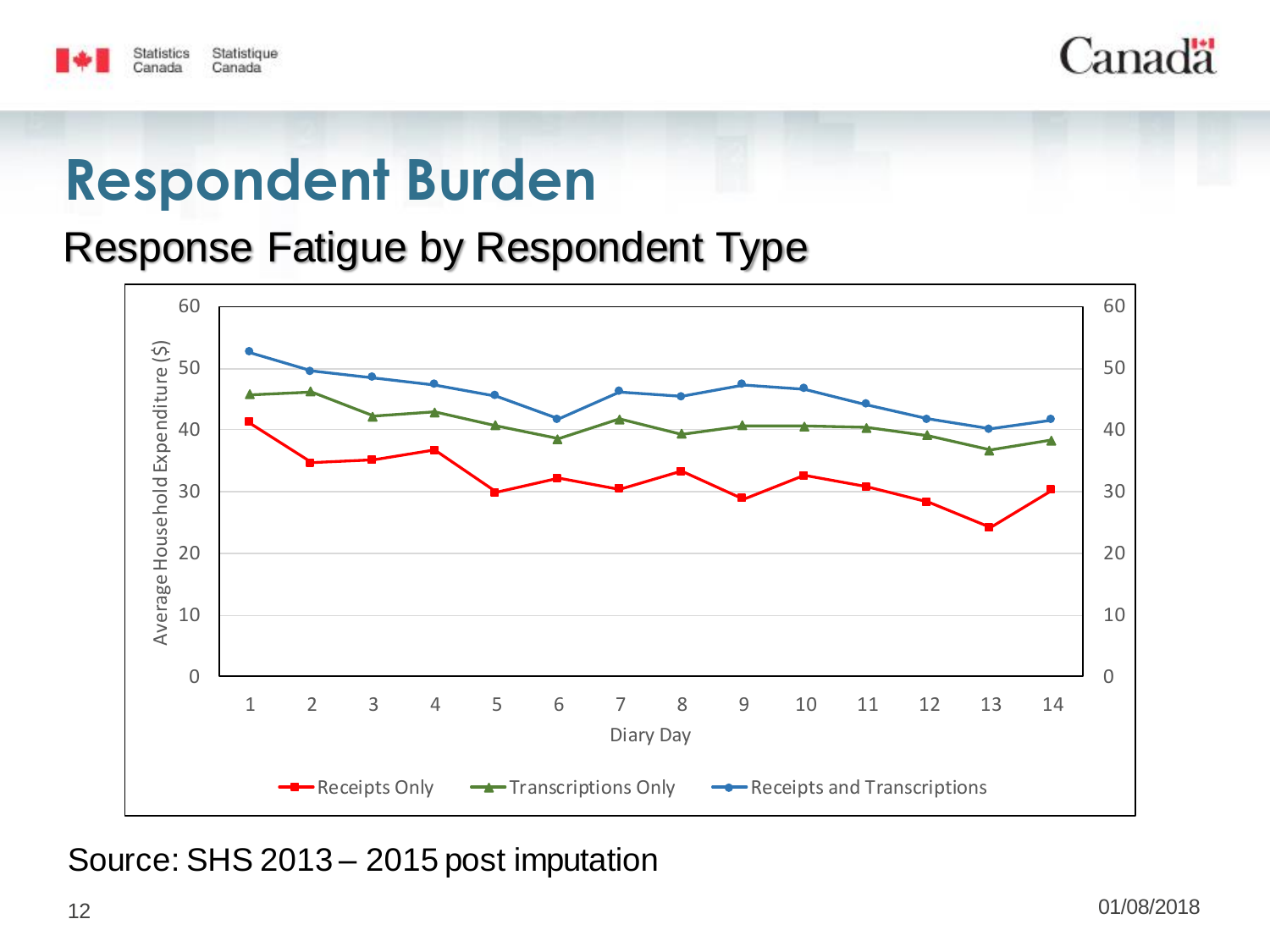



- **Response fatigue exists for both response** modes and all three respondent types
- Contrary to expected results
	- Why isn't response fatigue less evident in receipts?
	- Embedded experiment would give more reliable conclusions on the effects of receipts on expenditure reporting, response fatigue and response rates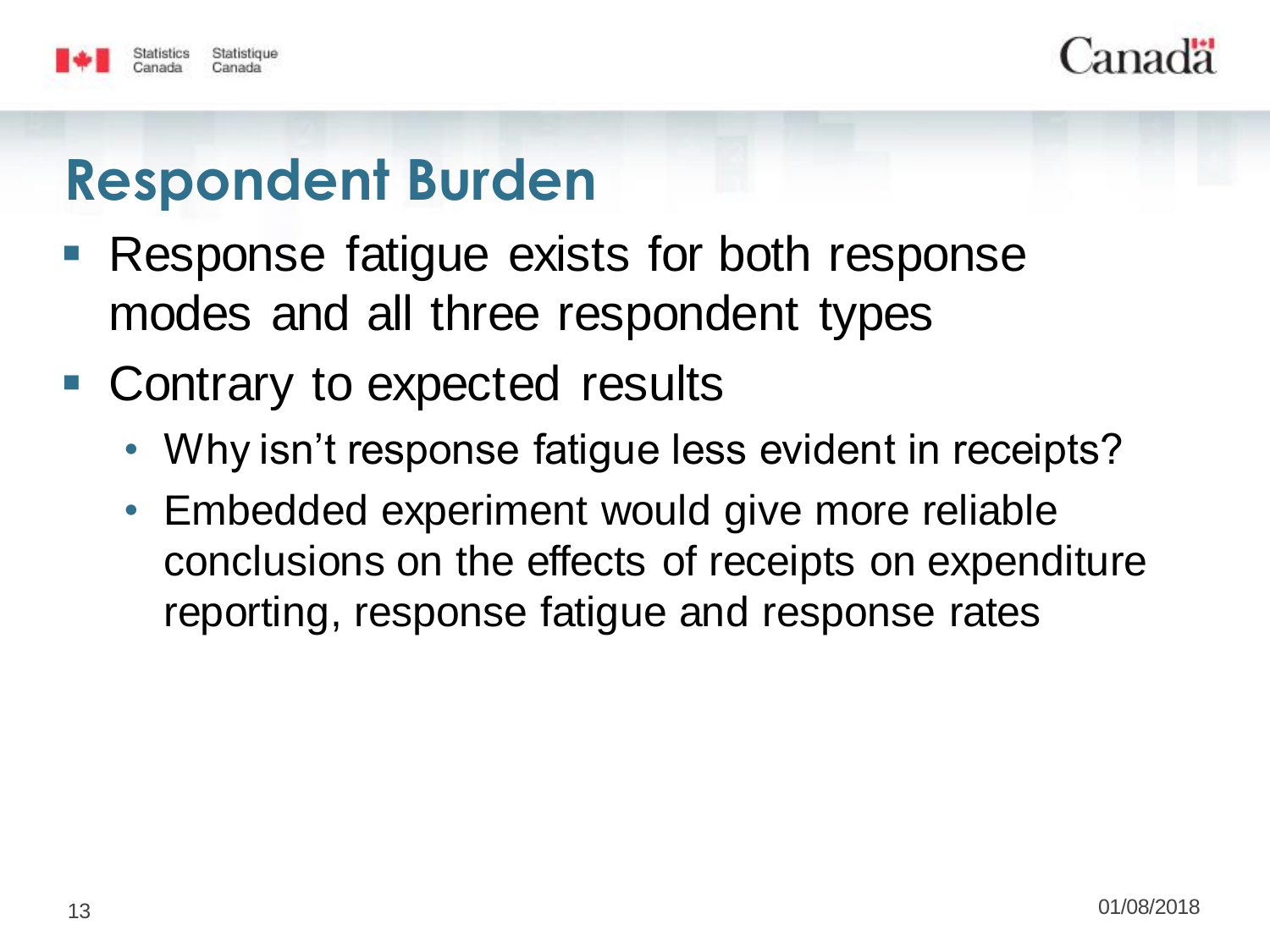



### **Data Quality Overall Imputation Rates by Reporting Mode**

| Reporting Mode | <b>Number of Items</b>     |       | <b>Expenditure</b>         |       |
|----------------|----------------------------|-------|----------------------------|-------|
|                | <b>Imputation Required</b> |       | <b>Imputation Required</b> |       |
| Transcription  | 193,978                    | 49.5% | \$1,620,951                | 35.1% |
| Receipt        | 46,765                     | 8.9%  | \$399,062                  | 12.9% |
| <b>Total</b>   | 240,743                    | 26.3% | \$2,020,013                | 26.2% |

- **Transcriptions much more likely to give insufficient detail**
- **More uncertainty involved in transcription imputation too** 
	- Tend to be imputed from a higher level (i.e. totals)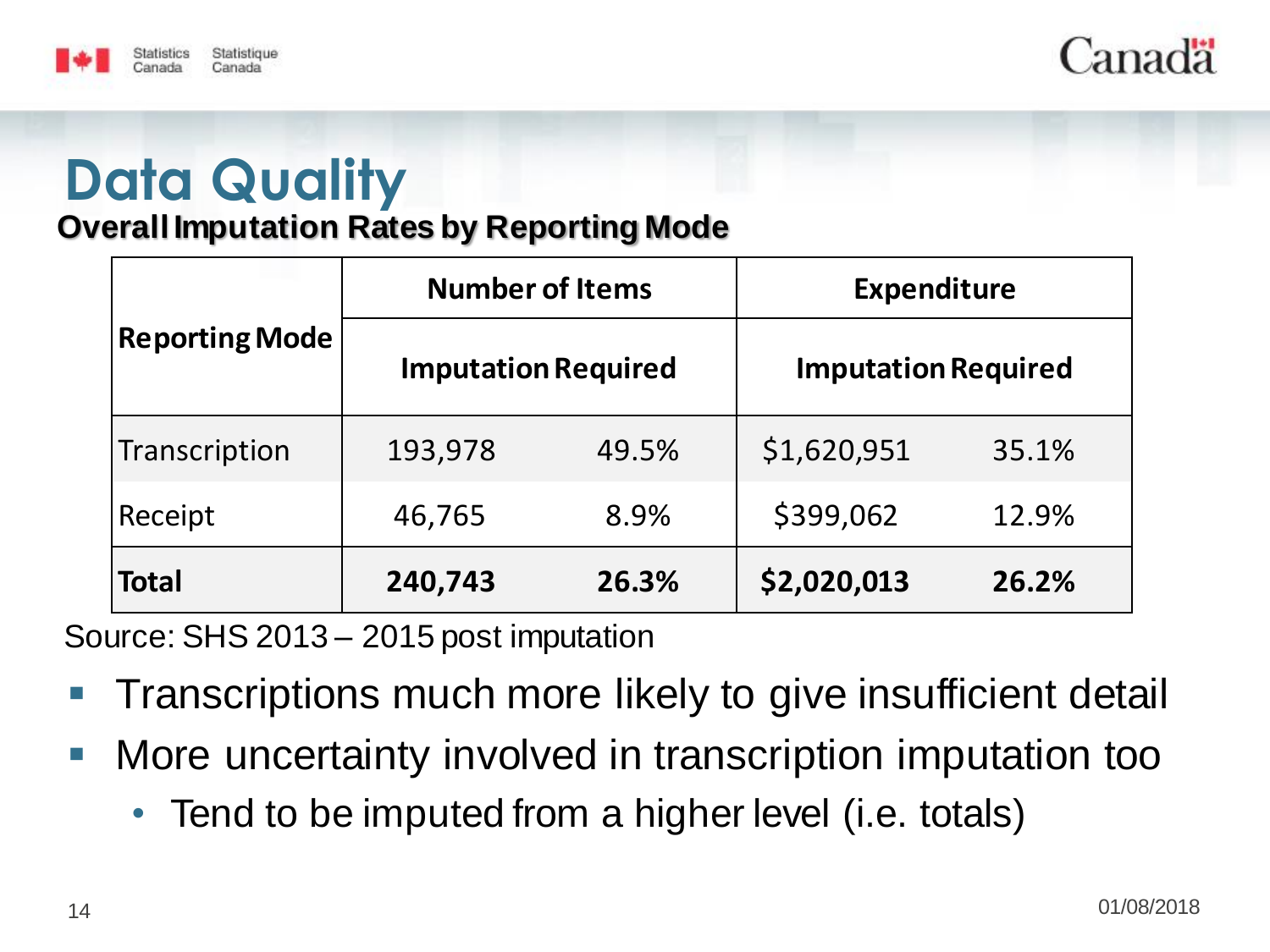



## **Conclusion – Advantages of Receipts** ■ Respondent:

- Reduces burden and increases flexibility
- Agency:
	- Significant gains in the level of information obtained from respondents
		- 35% of transcription expenditure required imputation compared to 13% of receipt expenditure (50% vs 9% for item imputation)
	- Possibility of increased participation?  $\rightarrow$  Experiment required
		- Better response rates? Less response fatigue? Better expenditure reporting?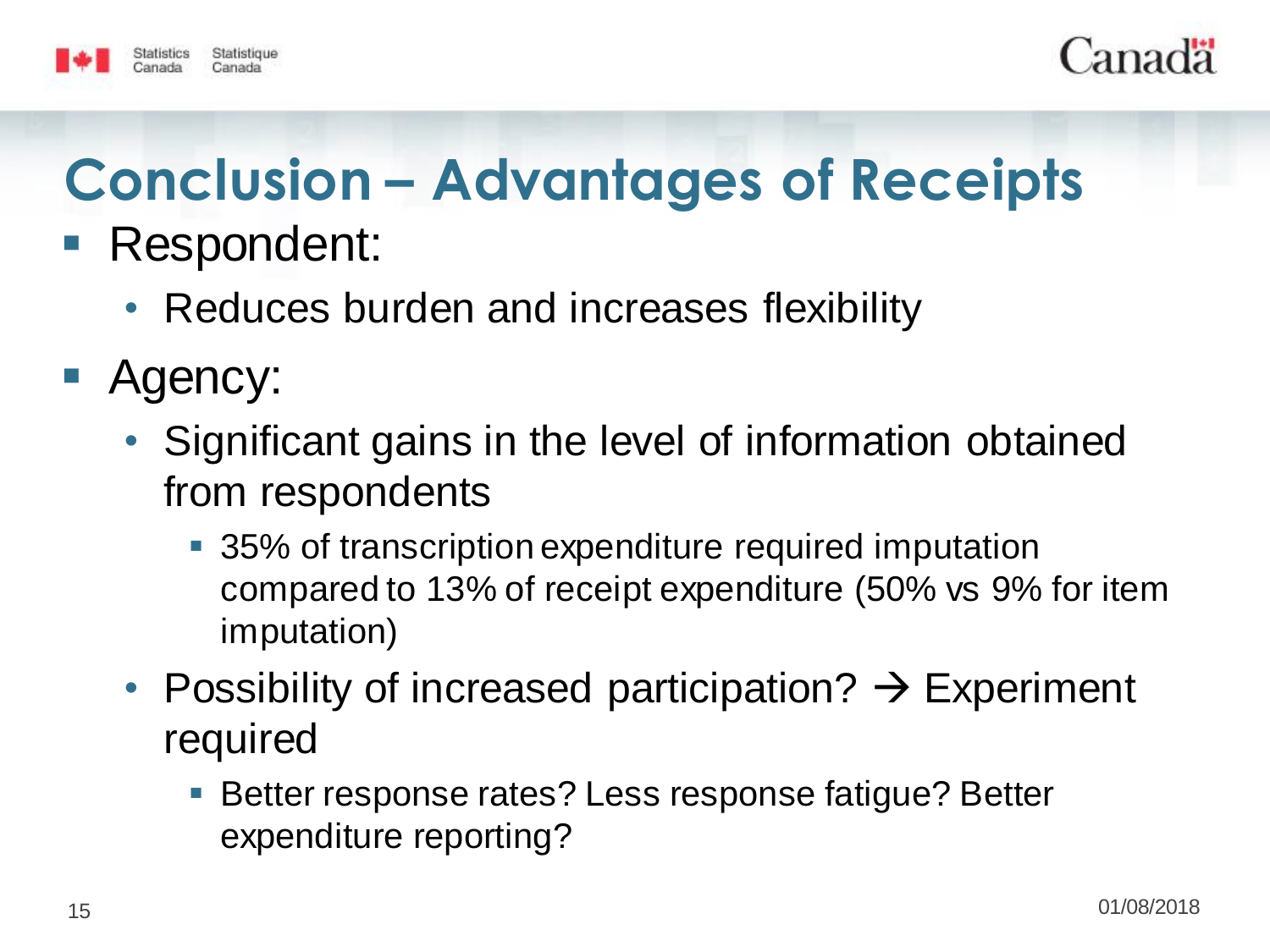



# **Conclusion – Disadvantages of Receipts**

- Respondent:
	- None!
- **Agency:** 
	- Transfer of burden from respondent to agency
		- Manual capture of receipts  $\rightarrow$  Auto capture possible?
		- Decreased auto coding rates  $\rightarrow$  Better linkage methodology?
		- Increase in duplication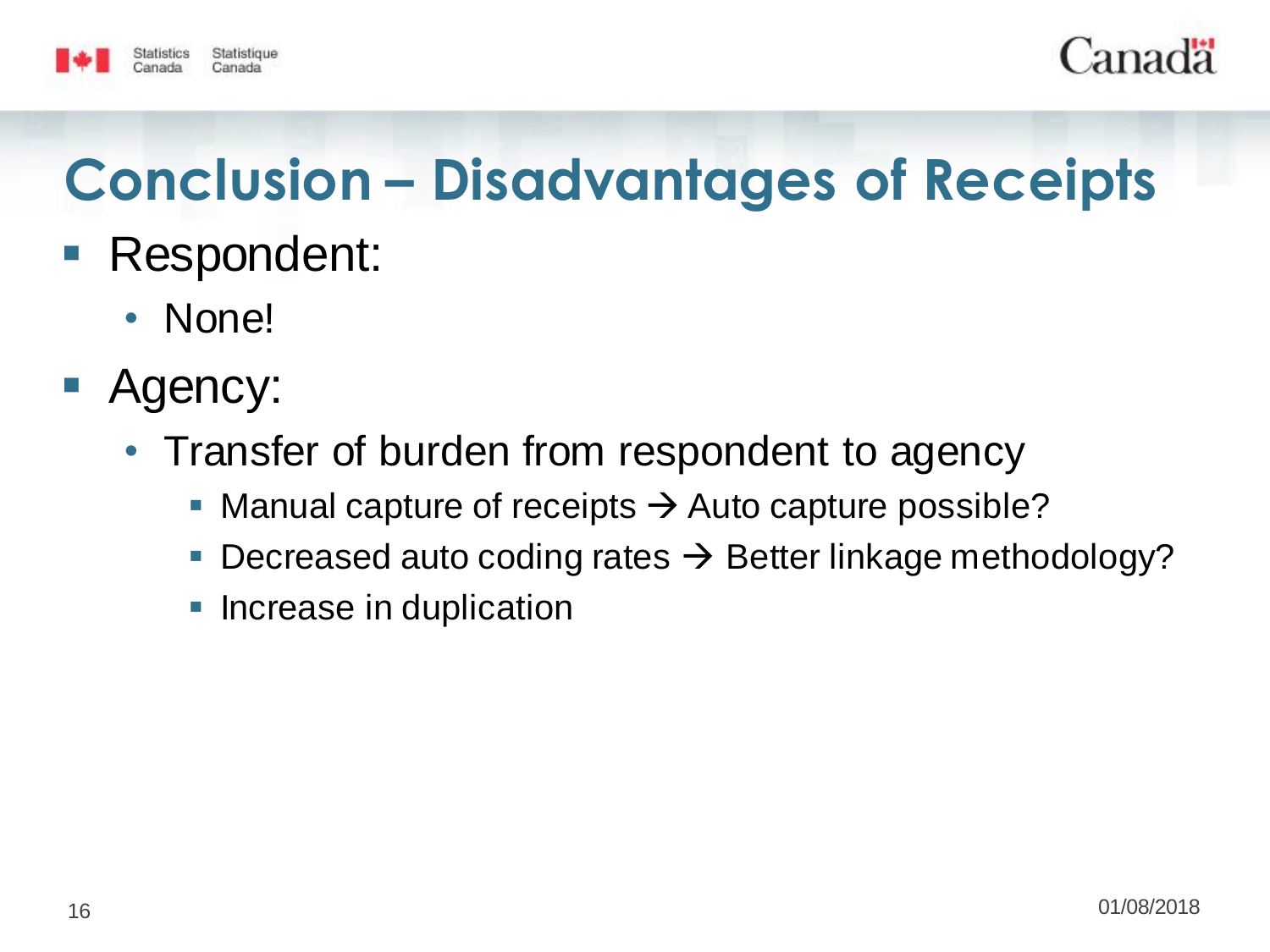



# **Conclusion**

- SHS diary functions best with a combination of receipts and transcriptions
	- Transcription only diary would decrease data quality
	- Receipt only diary would underrepresent expenditure where receipts are uncommon
		- i.e. occasional babysitting, prepared coffee
		- **Lost receipts**